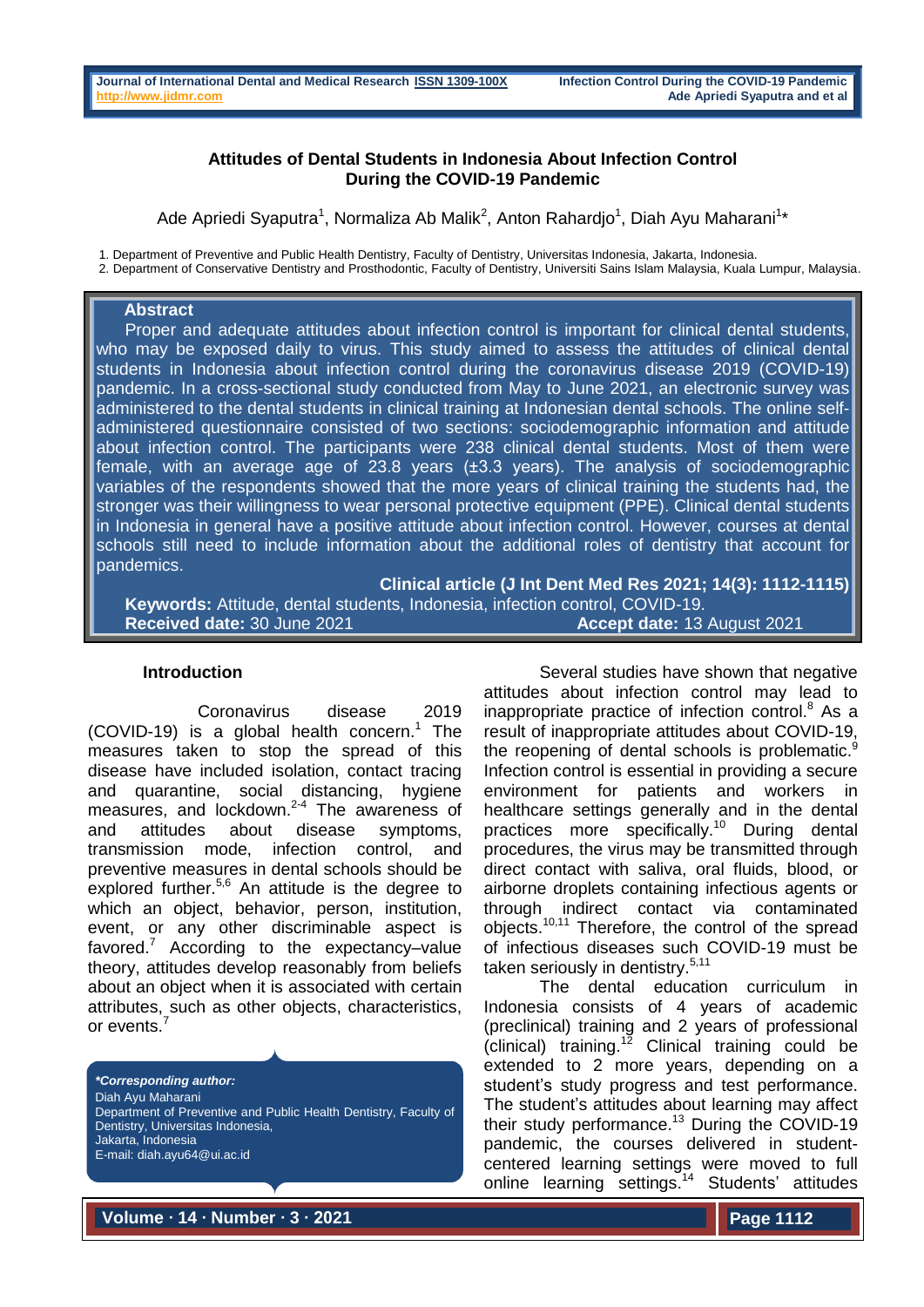about infection control must be assessed, especially with regard to a pandemic. In Indonesia, few studies of such attitudes among dental students in clinical training have been conducted. Therefore, this study aimed to assess the attitudes of such students in Indonesia about infection control during the COVID-19 pandemic.

# **Materials and methods**

This study was approved by the Ethics Committee of the Faculty of Dentistry, Universitas Indonesia, Jakarta, Indonesia (No. 80/Ethical Approval/FKGUI/II/2021 No. Protocol 030841220) and was an analytic cross-sectional survey. The present study was performed in Indonesia in 2021, and was reported according to the Strengthening the Reporting of Observational Studies in Epidemiology (STROBE) statement. An online self-administered questionnaire was distributed to students in clinical training at 24 dental schools in Indonesia. This questionnaire consisted of two sections: one concerning sociodemographic information and one concerning attitudes about infection control. The attitude section comprised 12 items, rated on a seven-point Likert scale (1 = strongly disagree, 2  $=$  disagree, 3 = slightly disagree, 4 = neither disagree nor agree,  $5 =$  slightly agree,  $6 =$  agree, and  $7 =$  strongly agree). The higher the score, the better the attitude about infection control. For each respondent, the total attitude score was the sum of the answers; thus, the total score could range from 12 to 84. The questionnaire included one global rating question about the willingness to wear personal protective equipment (PPE): "Out of the next 10 patients you treat, for how many patients would you expect to wear PPE?"

Sample size estimation indicated that a total of 193 respondents would be sufficient for detecting statistical significance (*P* < 0.05) with a power of 80% and a significant correlation of 0.2. Assuming a response rate of 80%, the number of participants to be invited needed to be at least 232 individuals. The inclusion criteria were being a dental student, being in years 1–3 of professional (clinical) training and being willing to complete the questionnaire. The Mann–Whitney *U* test and Kruskal–Wallis test were used to compare sociodemographic variables, attitudes, and answers to the global rating question. Cronbach's alpha was used to analyze internal reliability and correlation between the items.

### **Results**

Overall, 238 dental students participated in this survey. A link to the electronic questionnaire was sent to the coordinators of the dental schools in each of the 24 universities in Indonesia, who then distributed the links to their dental students. The completion of the survey was unsupervised and nonobligatory. The survey period was limited to 1 month. The mean age of the respondents was 23.8 years (±3.3 years). The attitudes and willingness to wear PPE, as well as sociodemographic variables of the respondents, are listed in Table 1. The more years of clinical training the students had, the more willing they were to wear PPE.

| Variables                     | Attitude   |         | <b>Global Rating Question</b> |         |
|-------------------------------|------------|---------|-------------------------------|---------|
|                               | Mean (SD)  | p-value | Mean (SD)                     | p-value |
| Gender                        |            | 0.332   |                               | 0.093   |
| Male (38)                     | 73.7 (11)  |         | 8.2(3.1)                      |         |
| Female (200)                  | 76.6 (6.3) |         | 8.6(2.8)                      |         |
| <b>Types of University</b>    |            | 0.079   |                               | 0.093   |
| Public (193)                  | 75.7 (7.6) |         | 8.7(2.8)                      |         |
| Private (45)                  | 78 (5.6)   |         | 8.2(3)                        |         |
| <b>Location of University</b> |            | 0.201   |                               | 0.072   |
| Java Island (121)             | 76.8 (6.5) |         | 8.7(2.7)                      |         |
| Out of Java Island (117)      | 75.4 (7.9) |         | 8.4(3)                        |         |
| Year of clinical education    |            | 0.302   |                               | 0.002   |
| 1 (52)                        | 76 (9)     |         | 7.9(3.4)                      |         |
| 2 (88)                        | 75.2 (7.5) |         | 8.7(2.7)                      |         |
| 3(98)                         | 77.1 (5.9) |         | 8.8(2.6)                      |         |

**Table 1.** Analysis of attitude between socio demographic variables of the respondents (N=238).

Most students (99.2%) reported having been trained for infection control in their formal education at the university. Floor and ceiling effects were not apparent in the answers to the questionnaire. Cronbach's alpha coefficient was 0.839, indicating good internal consistency (Table 2). No corrected item–total correlation value was lower than 0.30; thus, the data analysis could include all items in the instrument. These findings showed that the questionnaire was valid and reliable. Internal reliability measured by Cronbach's alpha showed a high relationship of all items with the overall item's mean score.

**Volume ∙ 14 ∙ Number ∙ 3 ∙ 2021**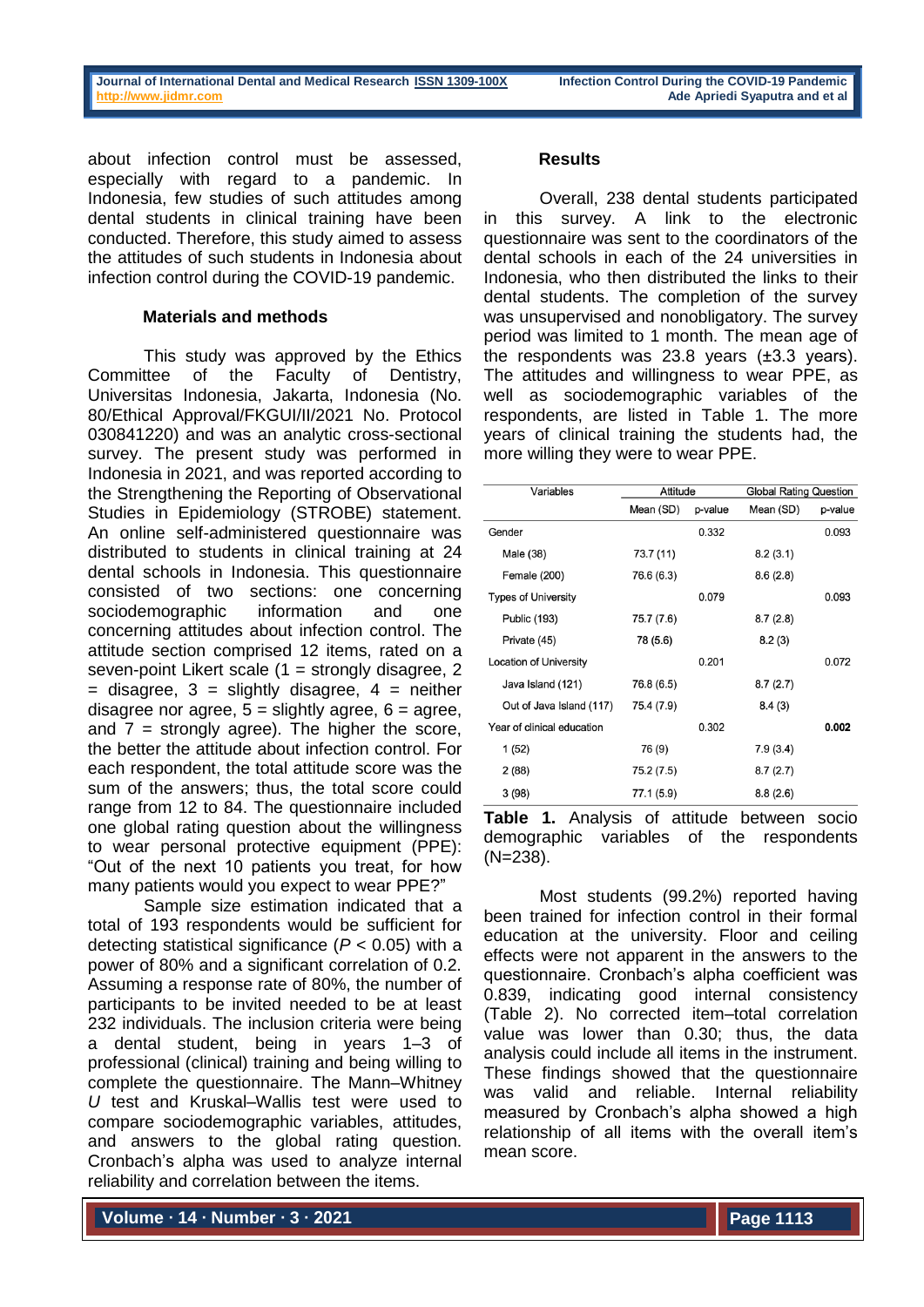|                                                                                                                   |      |       | Reliability         |              |
|-------------------------------------------------------------------------------------------------------------------|------|-------|---------------------|--------------|
| Items                                                                                                             | Mean | SD    | Alpha if<br>deleted | <b>CITCC</b> |
| Wearing PPE when performing dental treatment<br>to every patient is a pleasant conduct.                           | 4.82 | 1.789 | 0.861               | 0.350        |
| Most of my colleagues would approve me to<br>wear PPE when performing dental treatment to<br>every patient.       | 6.46 | 0.864 | 0.816               | 0.668        |
| I am confident that I can wear PPE when<br>performing dental treatment to every patient.                          | 6.68 | 0.783 | 0.823               | 0.585        |
| I intent to wear PPE when performing dental<br>treatment to every patient.                                        | 6.65 | 0.758 | 0.815               | 0.721        |
| Wearing PPE when performing dental treatment<br>to every patient is a good practice.                              | 6.76 | 0.671 | 0.819               | 0.696        |
| Doctors and nurse in my clinic would like me to<br>wear PPE when performing dental treatment to<br>every patient. | 6.66 | 0.766 | 0.825               | 0.547        |
| I plan to wear PPE when performing dental<br>treatment to every patient                                           | 6.61 | 0.829 | 0.821               | 0.592        |
| Wearing PPE when performing dental treatment<br>to every patient is beneficial                                    | 6.74 | 0.621 | 0.819               | 0.734        |
| It is expected of me that I wear PPE when<br>performing dental treatment to every patient;                        | 6.68 | 0.663 | 0.821               | 0.656        |
| For me, wearing PPE when performing dental<br>treatment to every patient is extremely easy                        | 4.95 | 1.696 | 0.857               | 0.346        |
| I want to wear PPE when performing dental<br>treatment to every patient.                                          | 6.60 | 0.794 | 0.815               | 0.701        |
| In the past one months, I have worn PPE when<br>performing dental treatment to every patient.                     | 6.52 | 1.026 | 0.831               | 0.443        |

**Table 2.** Items characteristics and reliability analysis of attitude questionnaire (The 12 items attitude questionnaire had a Cronbach alpha of 0.839).

## **Discussion**

Most of the participants in this study were women. In previous studies, the majority of dental students in Indonesia have been women.<sup>14,15</sup> The analysis revealed no differences in the attitude about infection control between public or private universities or between schools in or outside of Java. The reason might be that the competencies of Indonesian dental students, including infection control competency, are stipulated by law.<sup>12</sup>

Furthermore, this study showed that the more years of clinical education the students had, the stronger was their willingness to wear PPE. Among clinical dental students, willingness to wear PPE was higher for third-year clinical students was higher than for first-year clinical students. Thus, senior dental students are more aware of proper behavior in protecting themselves from infection and reducing the transmission of the virus. <sup>16</sup> Another factor that contributed to this finding might be that senior dental students had learned more clinical dental science theory and procedural knowledge and skills. $14,17$ 

The clinical dental students agreed that wearing PPE when performing dental treatment in every patient was good practice. This may be explained by students' belief that "personal protective equipment" referred to wearable

equipment and that the PPE was designed to provide protection from exposure to or contact with infectious agents. $18,19$  In this study, clinical dental students' expectation to wear PPE was positively associated with their intention to control and limit the spread of infection and with colleagues' approval when they performed dental treatment for every patient. These findings agree with those of a previous study, in which most dental residents feared being infected by contact with patients and preferred to follow the standard treatment guidelines about wearing PPE in their practice. <sup>20</sup> Another study showed that healthcare professionals perceived that wearing PPE were beneficial to reduce risk of COVID-19 exposure and providing self-protection and sense of security for them.<sup>21</sup> Results described that clinical dental students' attitudes and willingness to wear PPE were positive.<sup>22,23</sup>

The limitation of this study is that the test– retest reliability was not analyzed; therefore, stability in terms of the time and sensitivity of the questionnaire was not tested. The crosssectional design of the study allowed recording the attitudes of the clinical dental students at the time of the survey, but improvements in attitude that could occur with time were not monitored.<sup>22</sup> Moreover, nonprobability sampling was used; therefore, the generalizability of the results is limited. An online questionnaire was used in this study because it had several advantages over paper-based questionnaires, such as lower cost, shorter time requirement, easier data management, and lower likelihood of missing data. $24$  The collected data are very likely to be skewed because the students who participated in this study basically had positive attitudes about infection control. Despite these limitations, the results of this survey offer valuable information about the current attitudes of Indonesian dental students about infection control, since this topic has been sparsely investigated in Indonesia. This study thus contributes to information about infection control among dental students, educational programmers, and policymakers in Indonesia.

## **Conclusions**

Proper and adequate attitudes about infection control are important for clinical dental students who may be exposed daily to the virus. Although the students in Indonesia showed a

**Volume ∙ 14 ∙ Number ∙ 3 ∙ 2021**